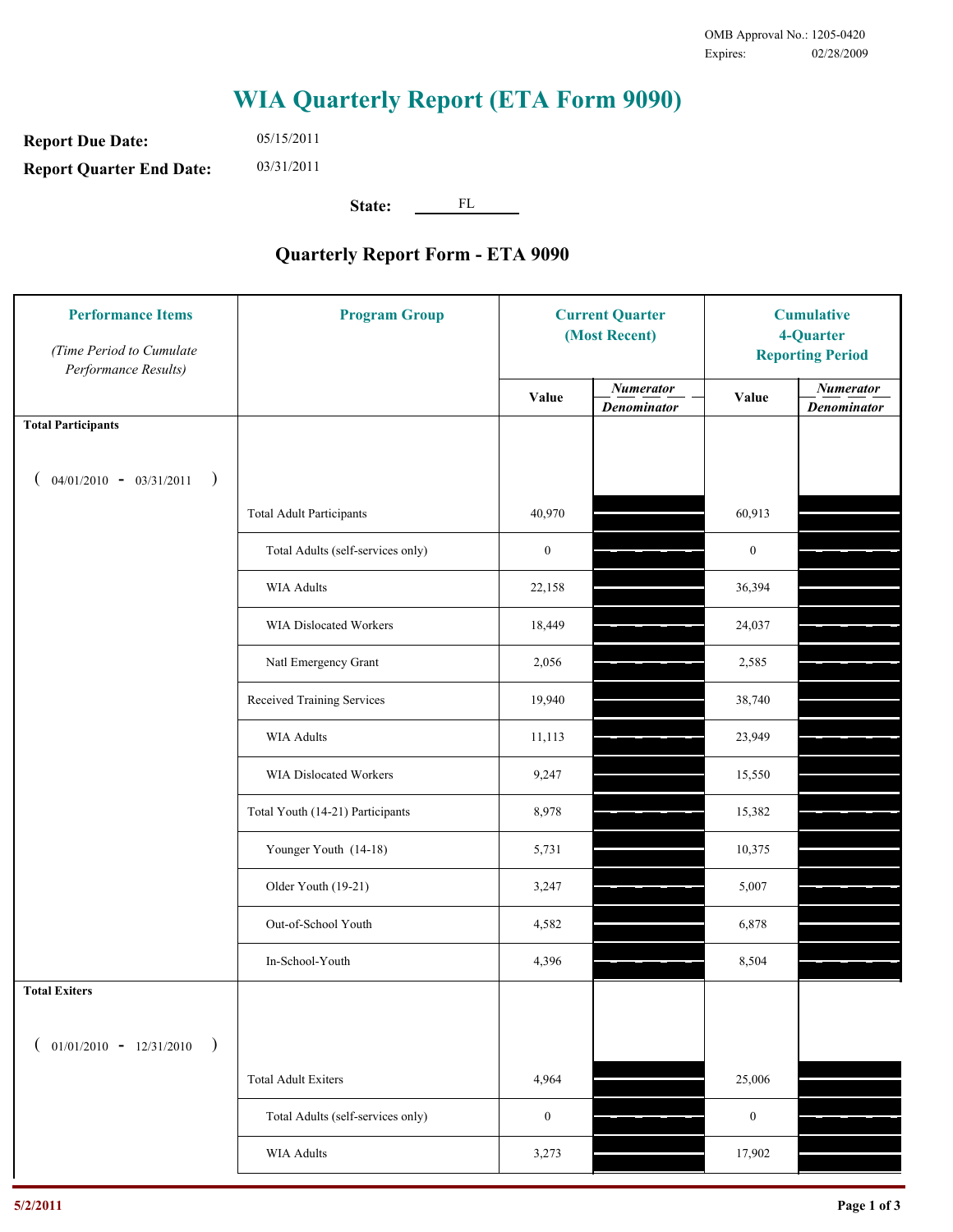| <b>Performance Items</b><br>(Time Period to Cumulate<br>Performance Results) | <b>Program Group</b>          | <b>Current Quarter</b><br>(Most Recent) |                                        | <b>Cumulative</b><br>4-Quarter<br><b>Reporting Period</b> |                                        |
|------------------------------------------------------------------------------|-------------------------------|-----------------------------------------|----------------------------------------|-----------------------------------------------------------|----------------------------------------|
|                                                                              |                               | Value                                   | <b>Numerator</b><br><b>Denominator</b> | Value                                                     | <b>Numerator</b><br><b>Denominator</b> |
|                                                                              | <b>WIA Dislocated Workers</b> | 1,687                                   |                                        | 6,909                                                     |                                        |
|                                                                              | Natl Emergency Grant          | 135                                     |                                        | 707                                                       |                                        |
|                                                                              | Total Youth (14-21) Exiters   | 1,773                                   |                                        | 7,515                                                     |                                        |
|                                                                              | Younger Youth (14-18)         | 1,282                                   |                                        | 5,295                                                     |                                        |
|                                                                              | Older Youth (19-21)           | 491                                     |                                        | 2,220                                                     |                                        |
|                                                                              | Out-of-School Youth           | 622                                     |                                        | 2,949                                                     |                                        |
|                                                                              | In-School Youth               | 1,151                                   |                                        | 4,566                                                     |                                        |
| <b>Placement in Employment or</b><br>Education                               |                               |                                         |                                        |                                                           |                                        |
| $07/01/2009 - 06/30/2010$<br>$\rightarrow$<br>€                              |                               |                                         |                                        |                                                           |                                        |
|                                                                              | WIA Youth (14-21)             | 54.0                                    | 880<br>1,631                           | 50.8                                                      | 2,378<br>4,679                         |
| <b>Attainment of Degree or</b><br>Certification                              |                               |                                         |                                        |                                                           |                                        |
| $(07/01/2009 - 06/30/2010)$<br>$\rightarrow$                                 |                               |                                         |                                        |                                                           |                                        |
|                                                                              | WIA Youth (14-21)             | 62.1                                    | 1,041<br>1,675                         | 59.7                                                      | 2,858<br>4,786                         |
| <b>Literacy or Numeracy Gains</b>                                            |                               |                                         |                                        |                                                           |                                        |
| $04/01/2010 - 03/31/2011$<br>$\rightarrow$                                   |                               |                                         |                                        |                                                           |                                        |
|                                                                              | WIA Youth (14-21)             | 38.8                                    | 229<br>$\overline{590}$                | 39.1                                                      | 850<br>2,174                           |
| Youth Diploma or Equivilance Rate                                            |                               |                                         |                                        |                                                           |                                        |
| $01/01/2010 - 12/31/2010$<br>$\rightarrow$                                   |                               |                                         |                                        |                                                           |                                        |
|                                                                              | WIA Younger Youth (14-18)     | 68.5                                    | 309<br>451                             | 70.2                                                      | 1,458<br>2,078                         |
| <b>Skill Attainment Rate</b>                                                 |                               |                                         |                                        |                                                           |                                        |
|                                                                              |                               |                                         |                                        |                                                           |                                        |
| $01/01/2010 - 12/31/2010$ )<br>$\mathcal{L}$                                 | WIA Younger Youth (14-18)     | 74.0                                    | 1,579                                  | 77.5                                                      | 8,527                                  |
| <b>Entered Employment Rate</b>                                               |                               |                                         | 2,134                                  |                                                           | 11,001                                 |
|                                                                              |                               |                                         |                                        |                                                           |                                        |
| $07/01/2009 - 06/30/2010$<br>$\rightarrow$                                   |                               |                                         | 1,337                                  |                                                           | 4,530                                  |
|                                                                              | Adults                        | 74.1                                    | 1,804<br>1,668                         | 80.6                                                      | 5,618<br>3,609                         |
|                                                                              | Dislocated Workers            | 80.5                                    | 2,072                                  | 83.3                                                      | 4,331                                  |
|                                                                              | Older Youth (19-21)           | 58.3                                    | 278<br>477                             | 60.2                                                      | 887<br>1,473                           |